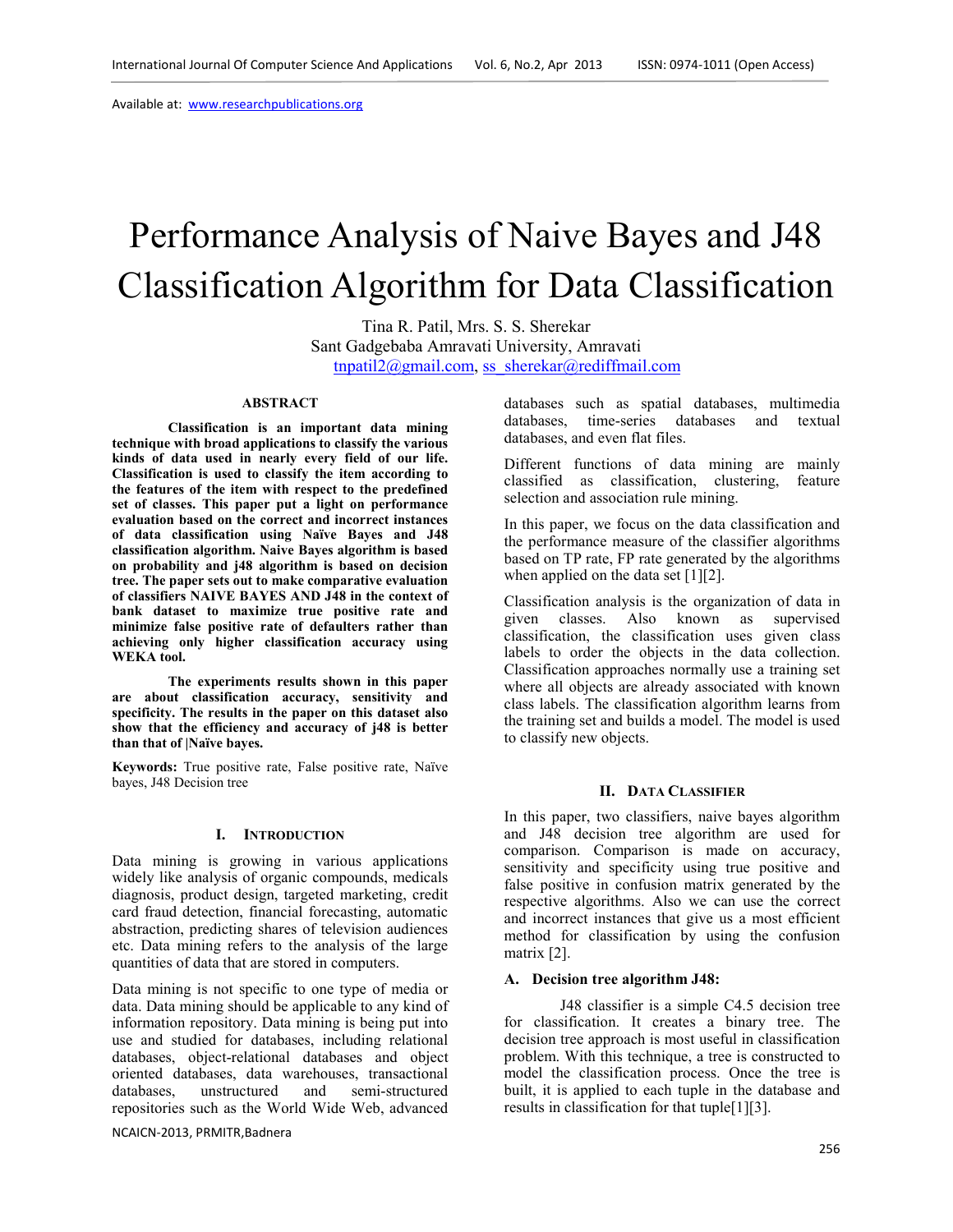Algorithm [1] J48:

INPUT:

D //Training data

OUTPUT

T //Decision tree

DTBUILD (\*D)

{

 $T=\varphi$ ;

T= Create root node and label with splitting attribute;

T= Add arc to root node for each split predicate and label;

For each arc do

D= Database created by applying splitting predicate to D;

If stopping point reached for this path, then

T'= create leaf node and label with appropriate class;

Else

$$
T' = DTBULD(D);
$$

 $T = add T' to arc;$ 

}

While building a tree, J48 ignores the missing values i.e. the value for that item can be predicted based on what is known about the attribute values for the other records. The basic idea is to divide the data into range based on the attribute values for that item that are found in the training sample. J48 allows classification via either decision trees or rules generated from them  $[4]$ [5].

# **B. Naive Bayes classifier:**

The Naive Bayes algorithm is a simple probabilistic classifier that calculates a set of probabilities by counting the frequency and combinations of values in a given data set. The algorithm uses Bayes theorem and assumes all attributes to be independent given the value of the class variable. This conditional independence assumption rarely holds true in real world applications, hence the characterization as Naive yet the algorithm tends to perform well and learn rapidly in various supervised classification problems [6].

Naïve Bayesian classifier is based on Bayes' theorem and the theorem of total probability. The probability that a document d with vector  $x = \langle x_1,...,x_n \rangle$  belongs to hypothesis h is[7][1]

$$
P(h1|x_i) = \frac{P(xi|h1)P(h1)}{P(xi|h1)P(h1) + P(xi|h2)P(h2)}
$$

Here,  $P(h1|x_i)$  is posterior probability, while  $P(h1)$  is the prior probability associated with hypothesis h1.

For m different hypotheses, we have

$$
P(xi)^{\square} = \sum_{j=1}^{n} P(xi|hj)P(hj)
$$

Thus, we have

$$
P(h1|x_i) = \frac{P(xi|h1)P(h1)}{P(xi)}
$$

## III. MEASURING PERFORMANCE

The performance of classification algorithm is usually examined by evaluating the accuracy of the classification. However since classification is often a fuzzy problem, the correct answer may depend on the user. Traditional algorithms evaluation approaches such as determining the space and time overhead can be used but these approaches are usually secondary. Determining which better best is depends on the interpretation of the problem by users.

Classification accuracy is usually calculated by determining the percentage of tuples placed in a correct class. This ignores the fact that there also may be a cost associated with an incorrect assignment to the wrong class. This perhaps should also determine  $[1]$ [8].

An OC(operating characteristics) curve or ROC(receiver operating characteristic) curve or ROC(relative operating characteristic) curve shows the relationship between false positives and true positives. An OC curve was originally used in communication area examined false alarm rates. It has also been used in information retrieval to examine fall out (percentage of retrieved that are not relevant) VS recall (percentage of retrieve that are relevant)  $[1][8]$ .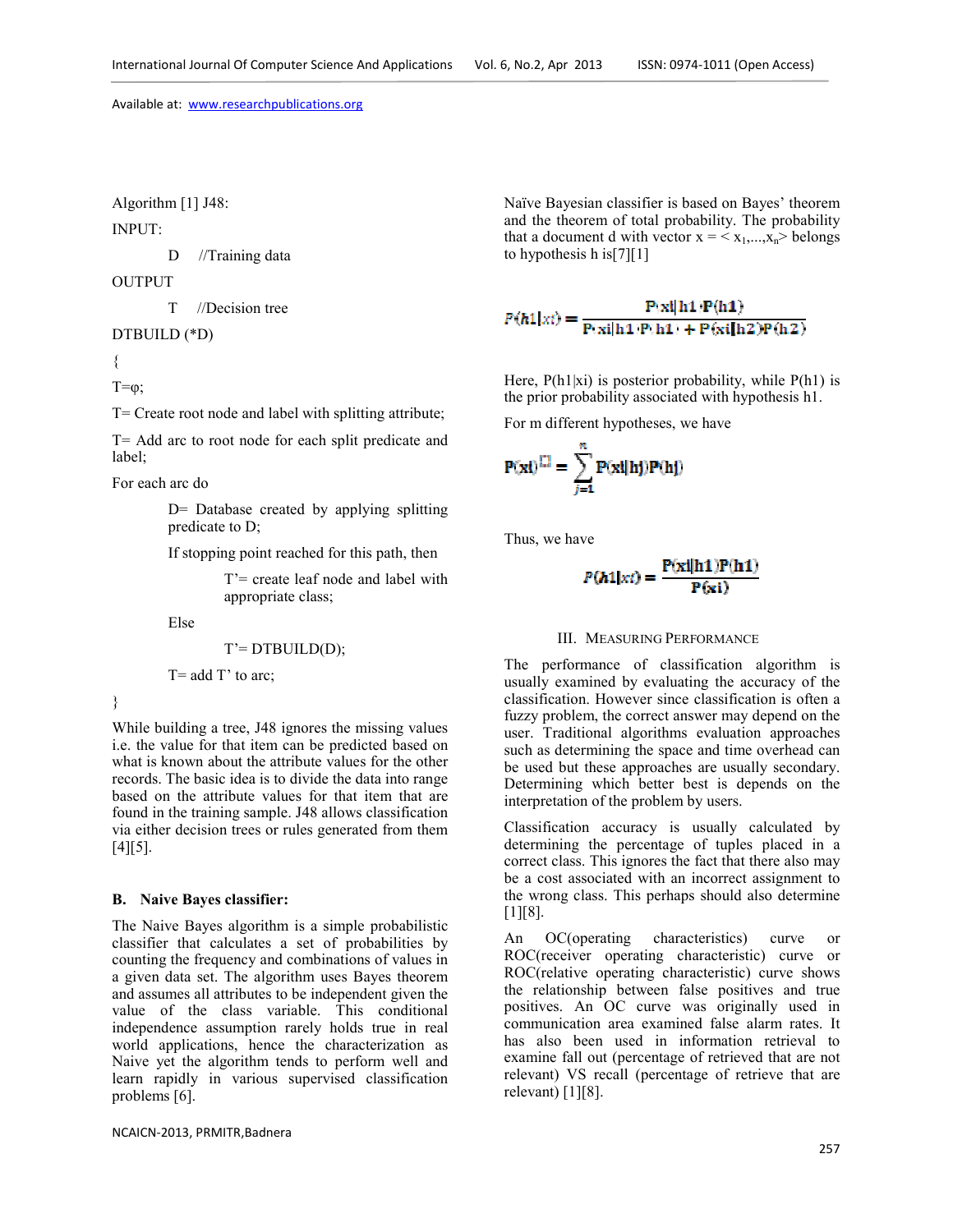Available at: www.researchpublications.org

#### **A. Confusion matrix:**

A confusion matrix illustrates the accuracy of the solution to a classification problem. Given n classes a confusion matrix is a m x n matrix, where  $C_{i,j}$ indicates the number of tuples from D that were assign to class  $C_{i,j}$  but where the correct class is  $C_i$ . Obviously the best solution will have only zero values outside the diagonal [1].

A confusion matrix contains information about actual and predicted classifications done by a classification system. Performance of such systems is commonly evaluated using the data in the matrix. The following table shows the confusion matrix for a two class classifier.

The entries in the confusion matrix have the following meaning in the context of our study [8]:

- 1. a is the number of correct predictions that an instance is negative,
- 2. b is the number of incorrect predictions that an instance is positive,
- 3. c is the number of incorrect of predictions that an instance negative, and
- 4. d is the number of correct predictions that an instances positive [9].

Some standards and terms:

- 1. True positive (TP): If the outcome from a prediction is p and the actual value is also p, then it is called a true positive.
- 2. False positive (FP): However if the actual value is n then it is said to be a false positive.
- 3. Precision and recall: Precision is the fraction of retrieved instances that are relevant, while recall is the fraction of relevant instances that are retrieved. Both precision and recall are therefore based on an understanding and measure of relevance. Precision can be seen as a measure of exactness or quality, whereas recall is a measure of completeness or quantity. Recall is nothing but the true positive rate for the class [10][11].

In this paper, we have used weka (Waikato environment for knowledge analysis) tool for comparison of naive bayes and J48 algorithm and calculating efficiency based on accuracy regarding correct and incorrect instances generated with

NCAICN-2013, PRMITR,Badnera

confusion matrix. We have used here bank-datatrain.arff for data classification available on web URL http://www.cs.bme.hu/~kiskat/adatb/bank-datatrain.arff. [12]This bank relation consists of attributes age, gender, region, income, married, children, car, mortgage, pep with 300 instances.

# **IV. EXPERIMENTAL WORK AND RESULTS**

We have performed classification using Naïve Bayes algorithm and J48 decision tree algorithm on bankdata-train.arff dataset in weka tool. Weka tool provide inbuilt algorithms for naïve Bayes and J48.

#### **A. Results for classification using J48 :**

Mortgage attribute has been chosen randomly for bank data set. J48 is applied on the data set and the confusion matrix is generated for class gender having two possible values i.e. YES or NO.

Confusion Matrix:

a b  $\leftarrow$  classified as 33 72  $| a = YES$ 25 170  $| b = NO$ 

For above confusion matrix, true positives for class a='YES' is 33 while false positives is 72 whereas, for class b='NO', true positives is 170 and false positives is 25 i.e. diagonal elements of matrix  $33+170 = 203$ represents the correct instances classified and other elements 25+72 = 97 represents the incorrect instances.

True positive rate  $=$  diagonal element/ sum of relevant row

False positive rate  $=$  non-diagonal element/ sum of relevant row

Hence,

TP rate for class  $a = 33/(33+72) = 0.314$ FP rate for class a =  $25/(25+170) = 0.128$ TP rate for class  $b = 170/(25+170) = 0.871$ FP rate for class  $b = 72/(33+72) = 0.685$ Average TP rate  $= 0.677$ Average FP rate  $= 0.491$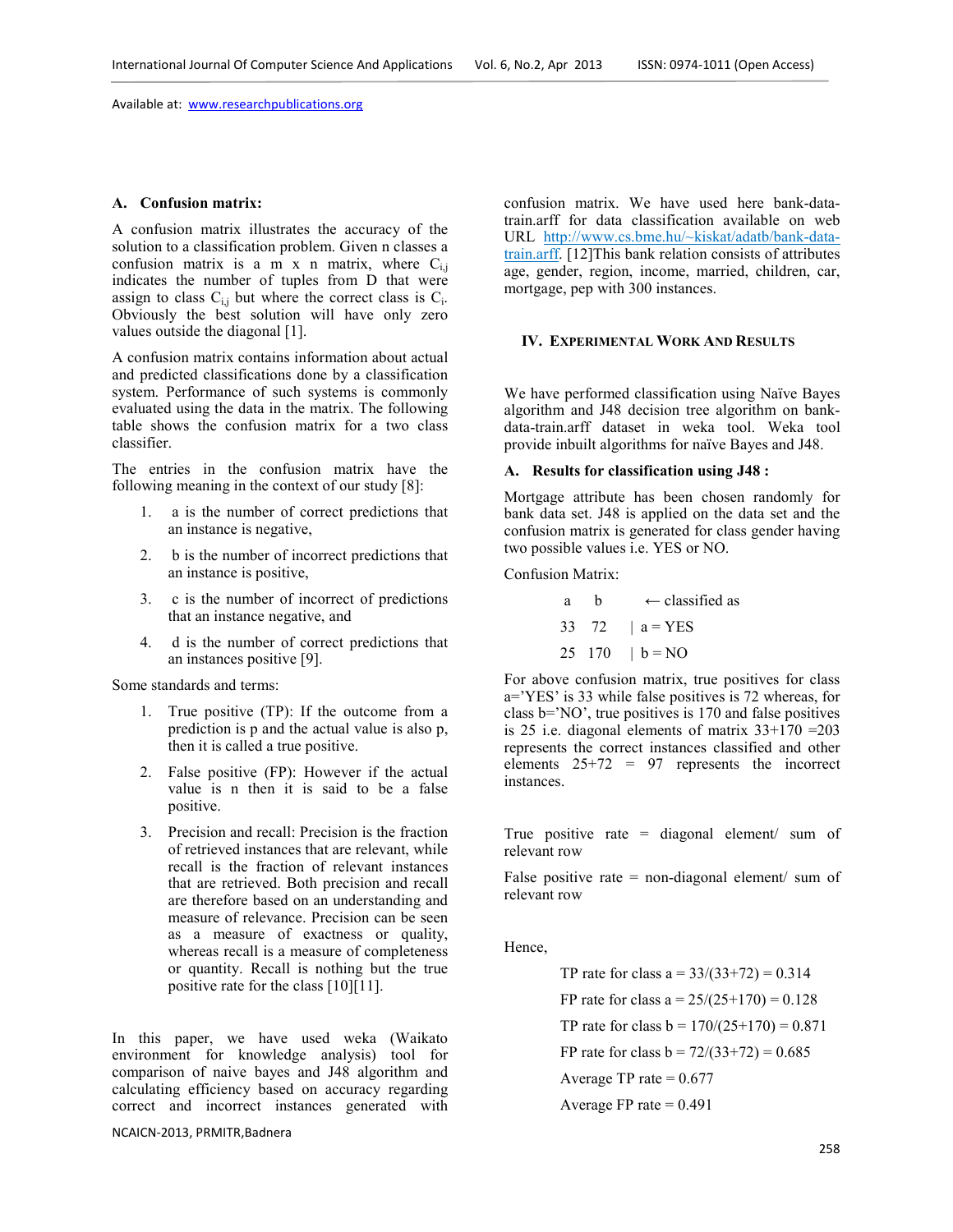Available at: www.researchpublications.org

Precision = diagonal element/sum of relevant column

Precision for class  $a = 33/(33+25) = 0.568$ Precision for class  $b = 170/(170+72) = 0.702$ 

 $F-measures = 2*precision*recall/(precision + recall)$ 

F-measure for class a =  $2*0.568*0.314/(0.568+0.314)$  $= 0.404$ 

F-measure for class b= 2\*0.702\*0.871/(0.702+0.871)  $= 0.778$ 

Cost/Benefit analysis :

Fig. 1 shows the Cost of J48 for class yes  $= 105$ .



Fig. 1 Cost analysis for class YES

Fig. 2 shows Cost of J48 for class no  $= 195$ .



Fig. 2 Cost analysis for class NO

# **B. Results for classification using Naïve Bayes :**

Here same, Mortgage attribute has been chosen for bank data set. Naïve Bayes is applied on the data set and the confusion matrix is generated for class gender having two possible values i.e. YES or NO.

Confusion Matrix:

a b  $\leftarrow$  classified as 10 95 |  $a = YES$  $21 174$  |  $b = NO$ 

For above confusion matrix, true positives for class a='YES' is 10 while false positives is 95 whereas, for class b='NO', true positives is 174 and false positives is 21 i.e. diagonal elements of matrix  $10 + 174 = 184$ represents the correct instances classified and other elements  $21+95 = 116$  represents the incorrect instances.

TP rate for class a =  $10/(10+95) = 0.095$ 

FP rate for class  $a = 21/(21+174) = 0.108$ 

TP rate for class  $b = 174/(21+174) = 0.892$ 

FP rate for class  $b = 95/(10+95) = 0.905$ 

Average TP rate  $= 0.613$ 

Average FP rate  $= 0.626$ 

Precision for class  $a = 10/(10+21) = 0.323$ 

Precision for class  $b = 174/(174+95) = 0.647$ 

F-measure for class a =  $2*0.323*0.095/(0.323+0.095)$  $= 0.147$ 

F-measure for class  $b = 2*0.892*0.647/(0.892*0.647)$  $= 0.75$ 

Cost/Benefit analysis :

Fig. 3 shows the Cost of Naïve Bayes for class YES  $= 105$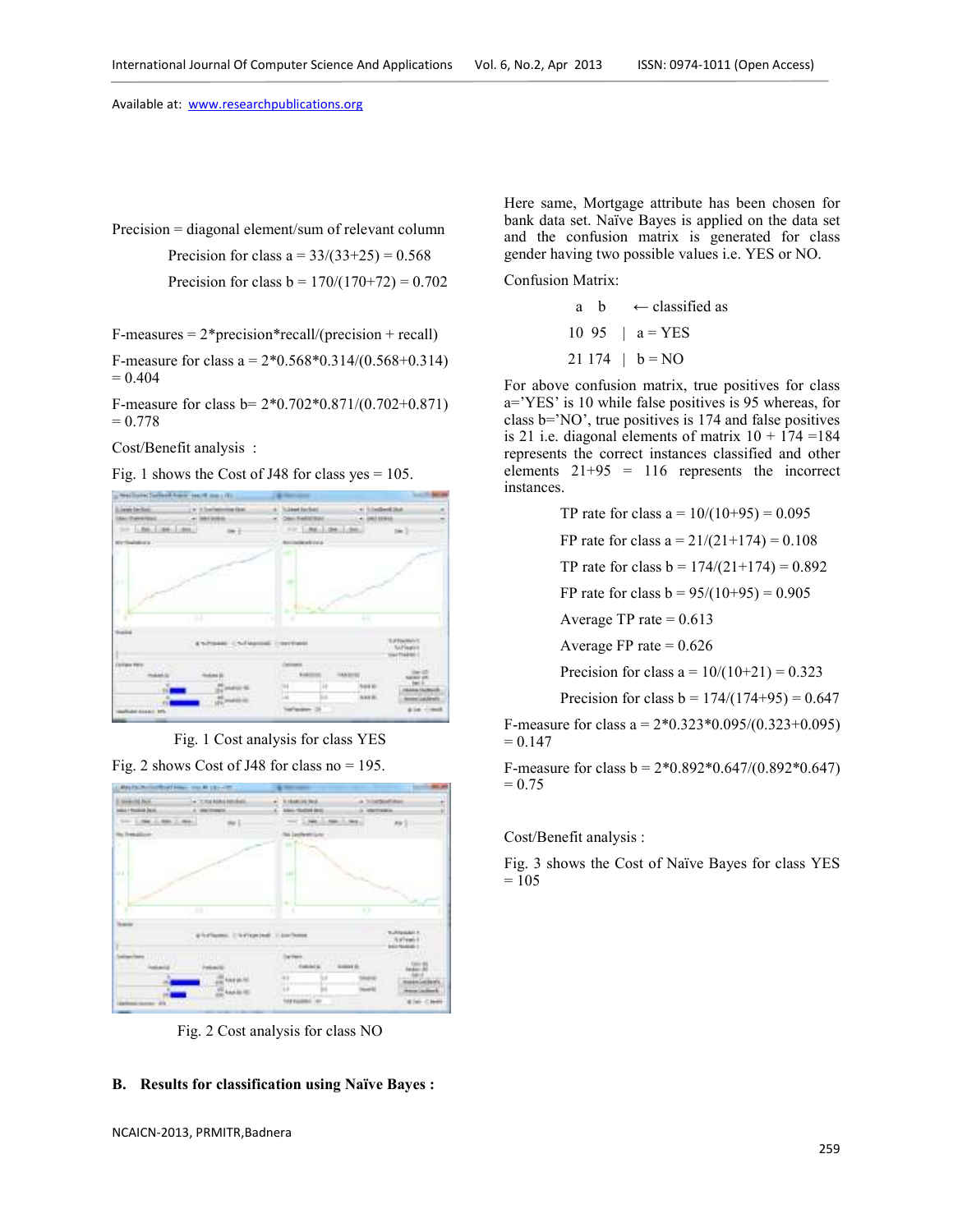

Fig. 3 Cost analysis for class YES

Fig. 4 shows the Cost of Naïve Bayes for class  $NO =$ 195



Fig. 4 Cost analysis for class NO

Though results of cost and benefit analysis for mortgage is same for J48 and Naïve Bayes, but in case of gender cost/benefit analysis for J48 is lesser than that of Naïve Bayes as shown below.

Cost of J48 for class Male  $= 142$ 

Cost of J48 for class Female = 144

Cost of Naïve Bayes for class Female = 155

Cost of Naïve Bayes for class Female = 147

## **V. CONCLUSION**

NCAICN-2013, PRMITR,Badnera

From above experimental work we can conclude that correct instances generated by J48 are 203 and Naïve Bayes are 184, as well as performance evolution on the basis of mortgage is:

| <b>Classification Accuracy</b> |                |     | Cost analysis  |     |
|--------------------------------|----------------|-----|----------------|-----|
| Mortgage                       | Naïve<br>Bayes | J48 | Naïve<br>Bayes | J48 |
| YES                            | $9\%$          | 31% | 105            | 105 |
| NO                             | $89\%$         | 87% | 195            | 195 |

This proves that the, J48 is a simple classifier technique to make a decision tree. Efficient result has been taken from bank dataset using weka tool in the experiment. Naive Bayes classifier also showing good results. The experiments results shown in the study are about classification accuracy and cost analysis. J48 gives more classification accuracy for class mortgage in bank dataset having two values Yes and No. Though here in this example, cost analysis valued same for both the classifier, with gender attribute, we can prove that J48 is cost efficient than the Naïve Bayes classifier.

#### **REFERENCES**

[1] Margaret H. Danham, S. Sridhar, " Data mining, Introductory and Advanced Topics", Person education,  $1<sup>st</sup>$  ed., 2006

[2] Wenke Lee, Salvatore J. Stolfo, Kui W. Mok, "A Data Mining Framework for Building Intrusion Detection Models"

[3] Aman Kumar Sharma, Suruchi Sahni, "A Comparative Study of Classification Algorithms for Spam Email Data Analysis", IJCSE, Vol. 3, No. 5, 2011, pp. 1890-1895

[4]http://www.jstor.org/discover/10.2307/40398417? uid=3738256&uid=2134&uid=368470121&uid=2&u id=70&uid=3&uid=368470111&uid=60&sid=21101 751936641

[5]http://stackoverflow.com/questions/10317885/deci sion-tree-vs-naive-bayes-classifier

[6] George Dimitoglou, James A. Adams, and Carol M. Jim," Comparison of the C4.5 and a Naïve Bayes Classifier for the Prediction of Lung Cancer Survivability"